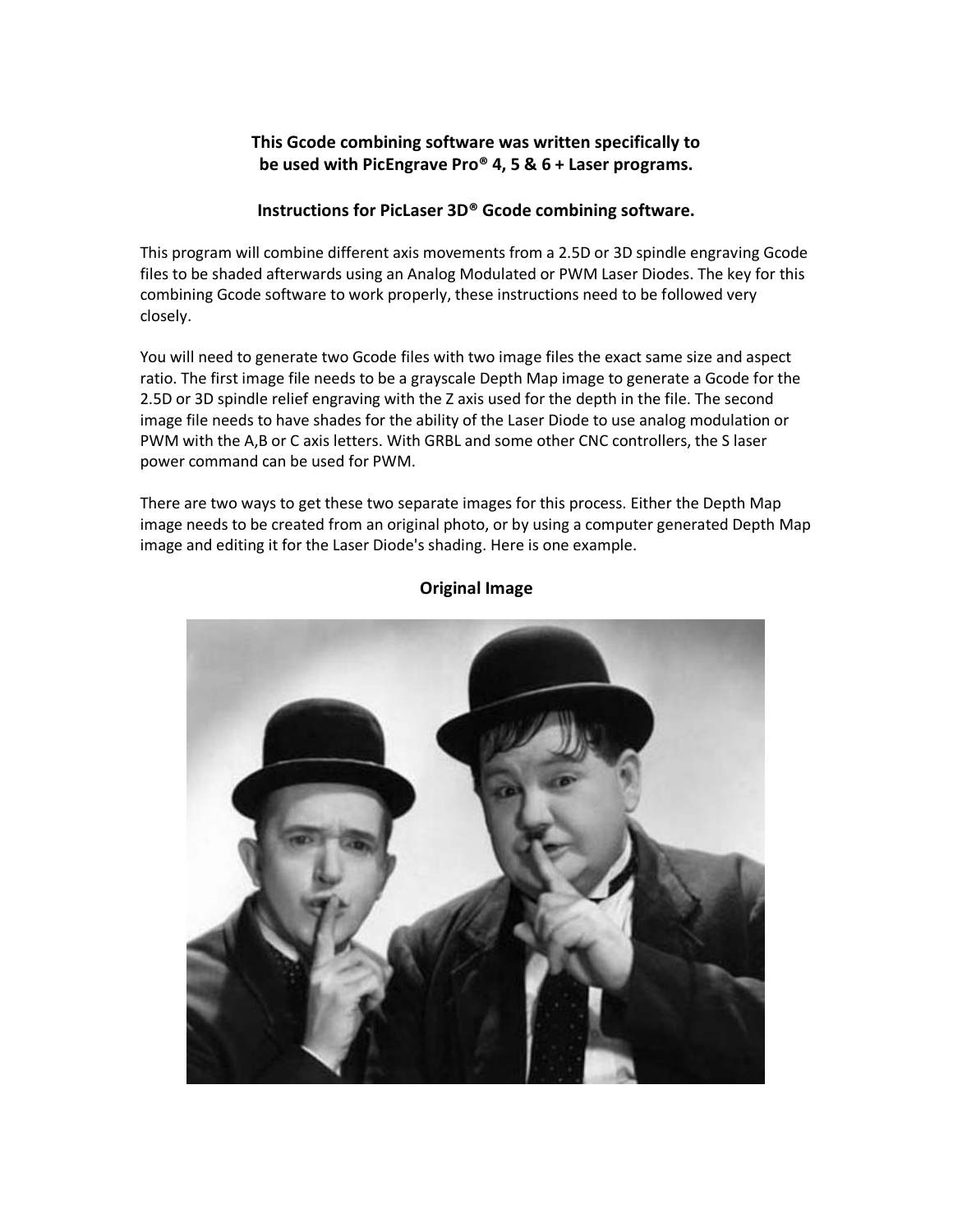

**Original Image edited/manipulated into a Depth Map**

Three total Gcode files need to be generated for this Relief Shading process. First thing is using the Depth Map image to generate a Gcode for the 2.5D or 3D spindle relief engraving. This file can include edge cutting, engrave Ellipse, Crop, safe retract height to miss clamps, feed rate for cutting tools used, feed rate change and setting comments in the file. Engraving angles that should be used is horizontal or vertical. 45 degree is not recommended. All three of these files should use the same engraving angle. It must be set with the same Pixel Resolution (step over), cutting angle direction that the next two files will be generated with. The max Z axis cutting depth must be the same as the second Gcode file.

The second Gcode file will be generated from the same Depth Map as the first file. The Z axis letter must be used in this file to have the laser diode's focal point follow the spindle engraving relief's contours. The settings in this file must be set at the same Z axis depth, pixel resolution, safe retract height and cutting angle as the first file was generated. No edge cutting or feed rate change options should be used to generated this Gcode file. Set the feed rate as you would for the Analog/PWM laser shade engraving file. Engraving angles that should be used is horizontal or vertical. 45 degree is not recommended. All three of these files should use the same engraving angle.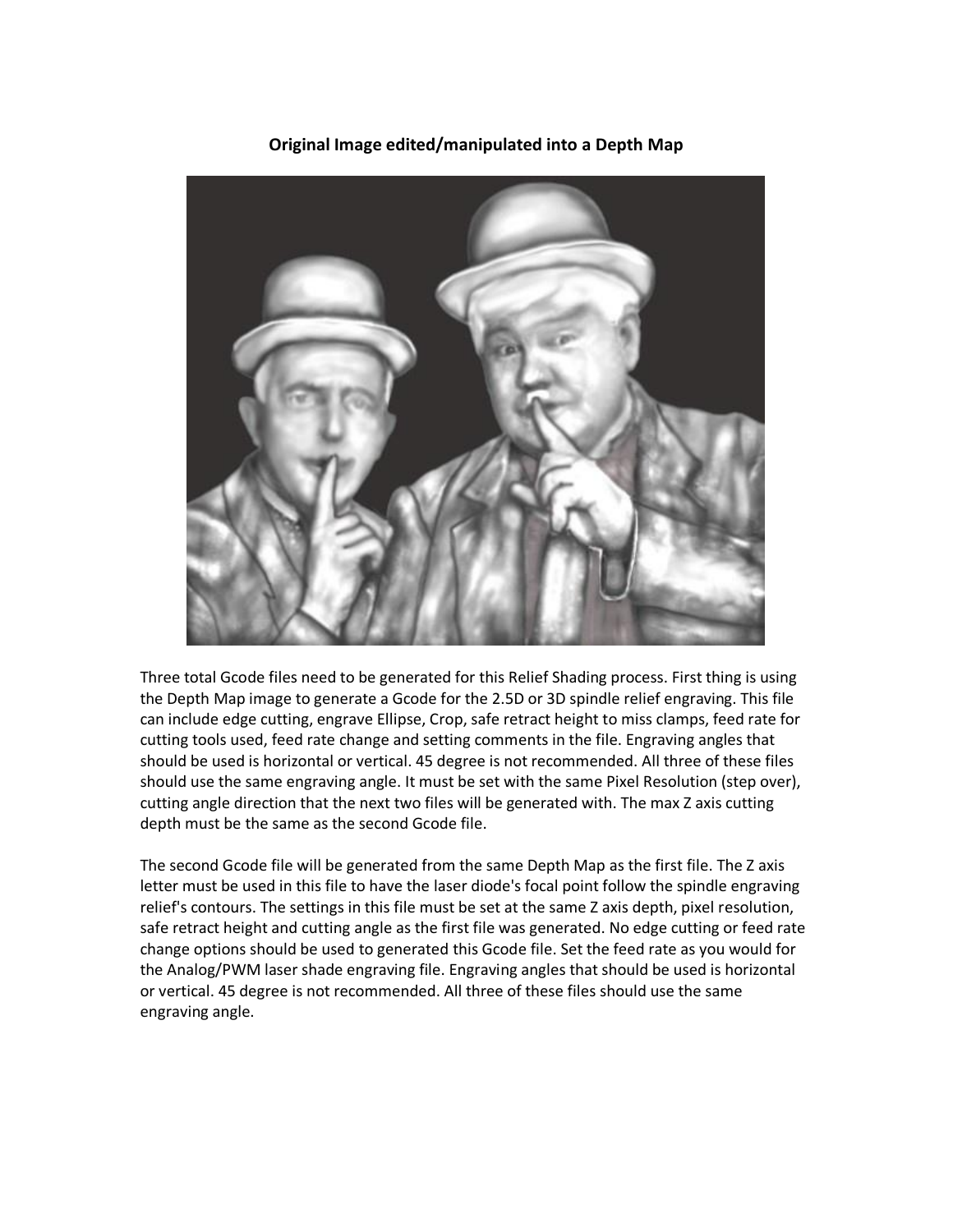The third gcode file for the laser diode will be created from either the original photo the spindle engraving Depth Map image was generated from, or the edited computer generated Depth Map image file to get the shading . The settings will be the same as the second file, except the max depth which will need to be set based on your Analog/PWM laser settings. The axis letters A,B or C should be used to control the laser diode's varied power in this file. Or with grbl, the S PWM laser power command. The feed rate change option can be used in this file also and PicLaser  $3D<sup>®</sup>$  will automatically combine this if it's present. Engraving angles that should be used is horizontal or vertical. 45 degree is not recommended. All three of these files should use the same engraving angle.

If Crop, Ellipse and or Extended edge was used in the first & second spindle relief files created, then the slider settings need to be identical in the third Analog/PWM laser Gcode file.

After starting PicLaser 3D®, select File then Open and select either the second or third Gcode file that was generated. It will come up in both file selection windows. Then open the other of the second or third file and it too will also come up in both selection windows.

In the top selection window for the laser file (file 1), single click the Analog/PWM laser power Gcode file so it is highlighted and patiently wait for the Gcode file to load in the File1 window below. After the Gcode appears in that window and says "Done", in the relief selection window (file 2) single click and select the relief file so it's highlighted. Patiently wait for that Gcode file to load and appear in file 2 window below.

Scroll down through to the bottom of both Gcode files to confirm the line count are exactly the same. If they are not, one file may have more comment characters then the other file so you must confirm this. After confirming the difference is in the Comment Character count, then you can proceed in combining these two files. Below the "Save File",type in the Comment Character used.

If both line counts are not the same after confirming the difference, then go back and check your settings in PicEngrave Pro® and generate the Gcodes again. Once you have confirmed the line count are equal, then select Start. When the message window appears, select OK and the combining of these two files will begin. When processing the combined file, PicLaser 3D® may appear to be not responding, but just be patient. This program requires allot of your PC's resources to combine these two files. When it says "Finished", a new file will be created in the same folder where the Analog/PWM laser file was selected from, but "combined" will added to the laser's file name.